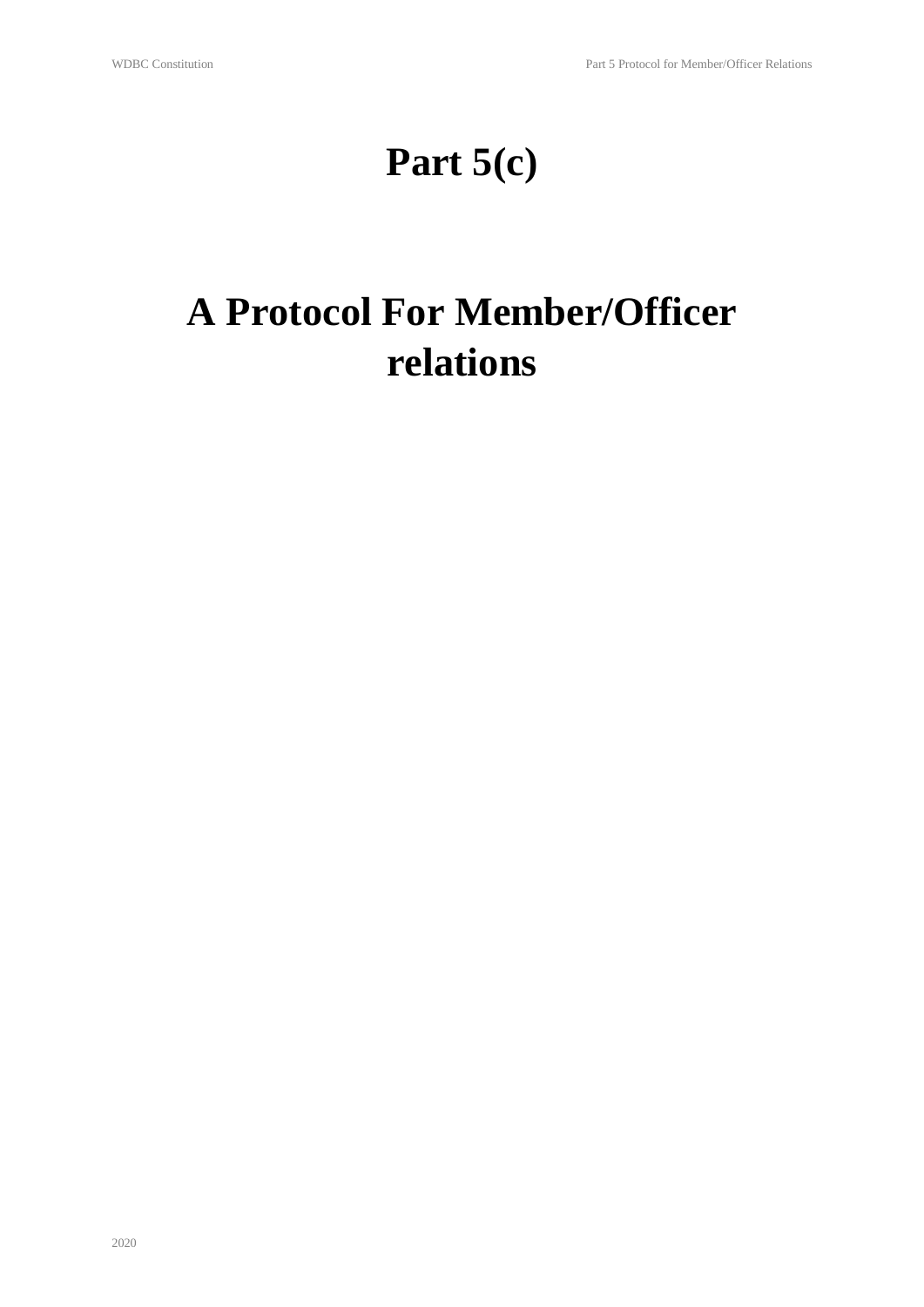# **A Protocol for Member/Officer Relations**

### Index

#### Paragraph

- 1. Introduction
- 2. Legal and audit considerations
- 3. The Roles of Councillors and Officers
- 4. Officer conduct or capability issues
- 5. Officer/Mayor/Leader/Chairmen Relationships
- 6. Use of Council resources
- 7. Access to Information
- 8. Confidentiality
- 9. Correspondence
- 10. Involvement of Ward Members
- 11. Attendance at meetings organised by officers
- 12. Public relations issues
- 13. Publicity during elections
- 14. Breaches of the Protocol
- 15. Review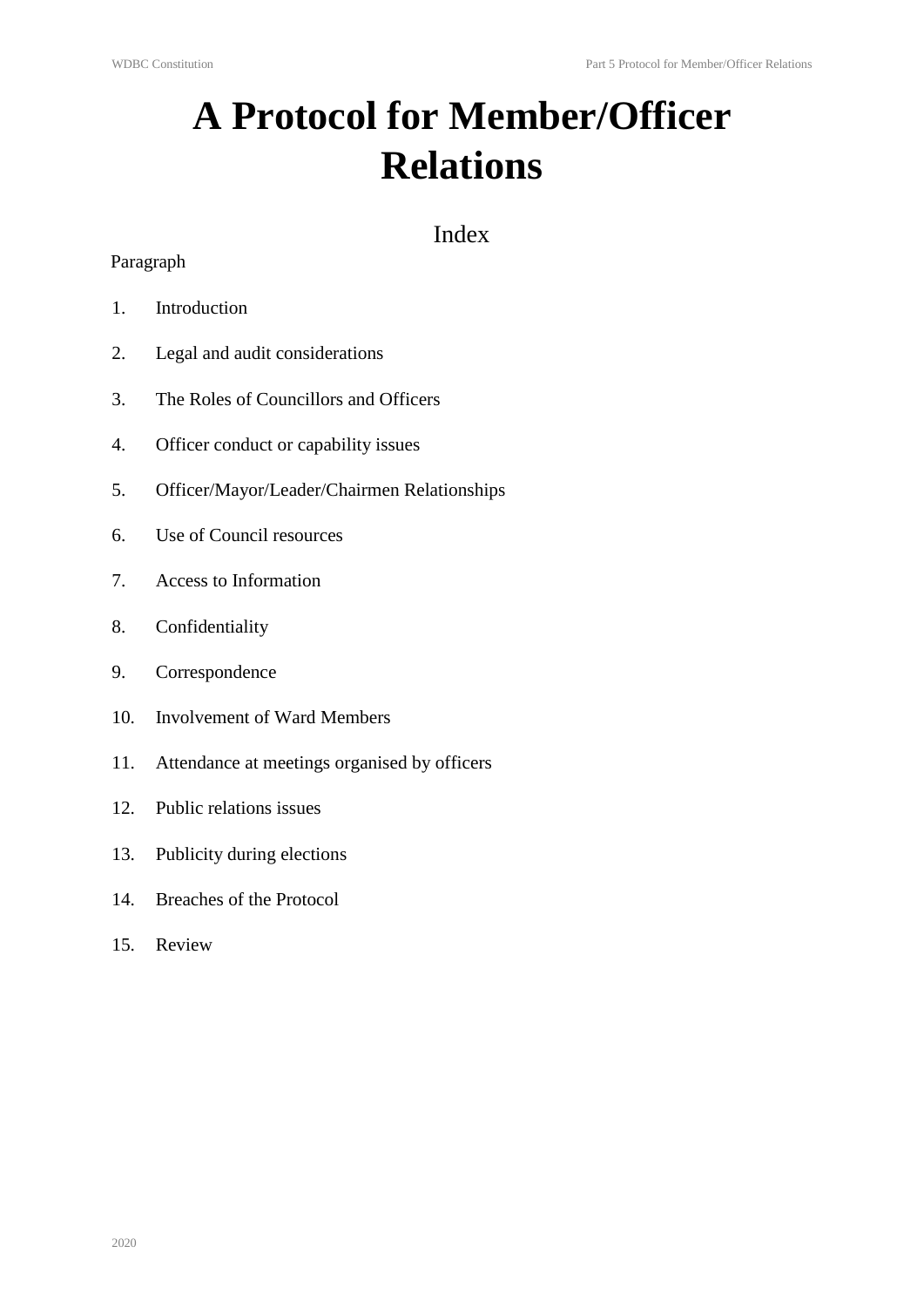## 1. Introduction

- 1.1 The purpose of this Protocol is to guide Councillors and Officers in their relations with one another.
- 1.2 This Protocol is primarily based on the model prepared by Birmingham City Council and which was referred to in the Nolan Committee report\*\* as an example of good practice.
- 1.3 Given the variety and complexity of such relationships, this Protocol does not seek to cover everything or be prescriptive in its application. Guidance is offered on some of the issues that most commonly arise.
- 1.4 This protocol seeks to reflect the principles underlying the respective codes of conduct which apply to Councillors (including co-opted members) and Officers. The shared objective of these codes is to maintain and enhance the integrity (real and perceived) of Local Government and they therefore demand very high standards of personal conduct by all parties.
- 1.5 The Protocol seeks to encourage best practice and to promote greater clarity and certainty between the various relationships.
- 1.6 If a Councillor is unsure about any matter s/he should contact the relevant Group Leader and/or the Monitoring Officer for appropriate advice and assistance.
- 1.7 If an Officer is unsure about any matter s/he should contact the Senior Officer and/or the Monitoring Officer.
- 1.8 If there is any disagreement in the interpretation of this Protocol the opinion of the Monitoring Officer will prevail.

## 2. Legal and Audit Considerations

- 2.1 Councillors do not (as elected members) have any special immunity from civil or criminal wrongs that they may commit against fellow Councillors, Officers or members of the public. Councillors must abide by the Council's Members' Code of Conduct. During the course of their normal council duties, Councillors will only have a qualified (and not absolute) privilege against prosecution or civil action.
- 2.2 Councillors must not pressurise any Officer to change his/her professional opinion on any Council business or do anything that compromises the impartiality of Officers. It is also very important that Councillors are very clear about their roles and the roles of Officers so as to avoid (for example) becoming involved in internal office management, discipline and or other employment related issues.

## 3. Roles of Councillors and Officers

3.1 The "National Code of Local Government Conduct" for Councillors stated:

"Both Councillors and Officers are servants of the public and they are indispensable to one another but their responsibilities are distinct. Councillors are responsible to the electorate and serve only so long as their term of office lasts. Officers are responsible to the Council. Their job is to give advice to Councillors and the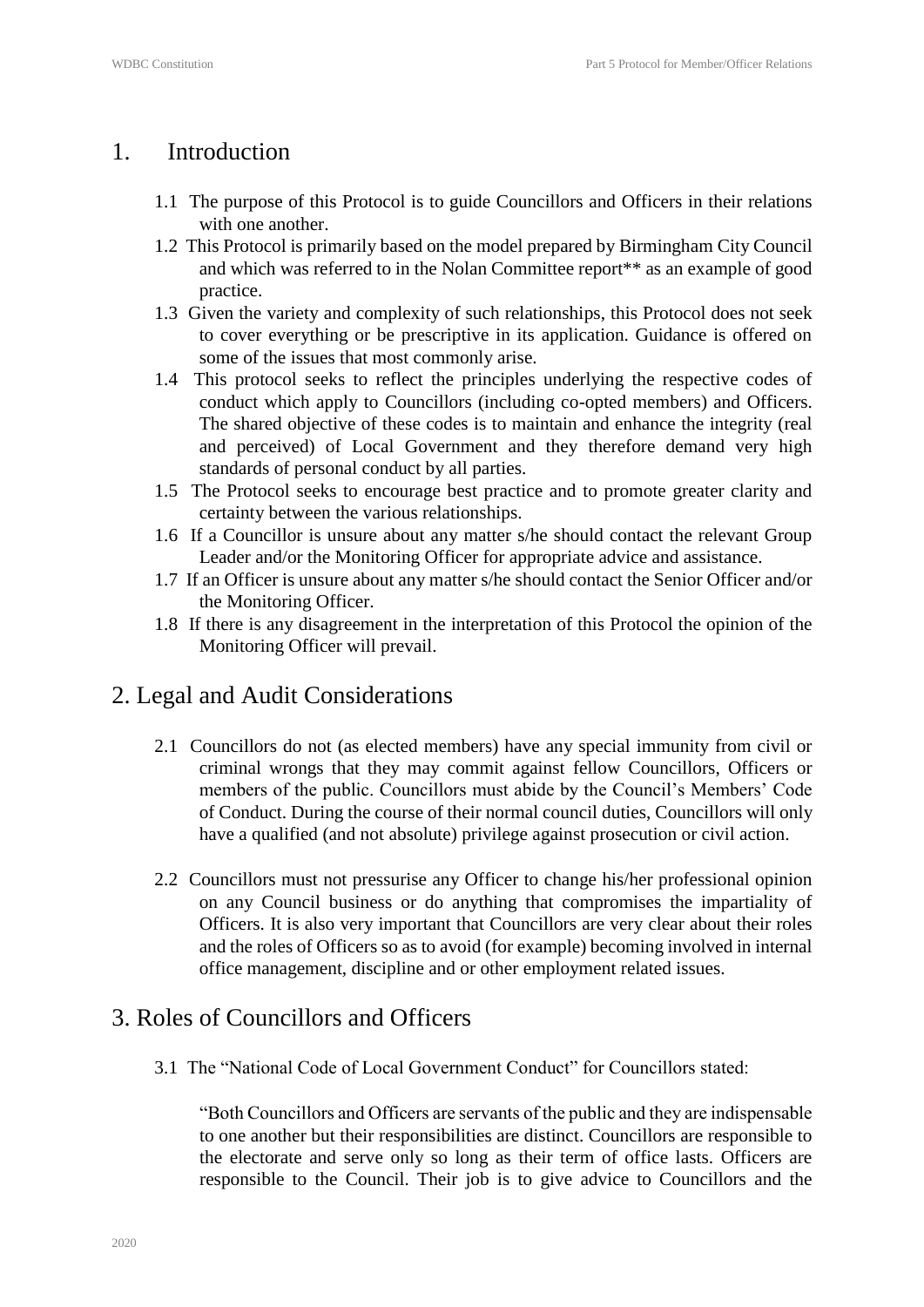Council, and to carry out the Council's work under the direction and control of the Council, their Committees and sub-committees.

Mutual respect between Councillors and Officers is essential to good local government. Close personal relationships between individual Councillors and Officers can damage this relationship and prove embarrassing to other Councillors and Officers."

- 3.2 The Council's Constitution sets out the clear distinction between the roles of Councillors and Officers:
	- 3.2.1 Councillors are responsible to the electorate and are responsible for setting policy, ensuring that services and policies are delivered.
	- 3.2.2 Officers are accountable to the Council and their job is to give advice to the Councillors and the Council, and to carry out the Council's work under the direction and control of the Council, and its Committees.
	- 3.2.3 Officers implement the policy and deliver the services set by the Council. Councillors should not get involved in the day to day management of services. Officers should not get involved in politics.
	- 3.2.4 Councillors must respect the impartiality and integrity of all the Council's Officers. Similarly, Officers must respect the role of the Councillors as elected representatives. It is important that any dealings between Councillors and Officers should observe proper standard of courtesy and that neither party should seek to take unfair advantage of their position.

### 4. Officer conduct or capability issues

- 4.1 On occasions, Councillors may have reason to complain about the conduct or performance of an Officer. All such complaints should be made personally to the Monitoring Officer, Group Manager or Head of Paid Service as appropriate. It is particularly important that complaints are made in this way and are not raised at any other occasion, such as at a public meeting of the Council or Committee, as an Officer has no means of responding to criticisms made in public. To do so (and seeking to change an Officer's professional opinion) is contrary to the Members' Code of Conduct (see Part 5 of the Constitution).
- 4.2 Similarly, if an Officer has concerns about the conduct or performance of a Councillor, such concerns should be expressed personally to the Head of Paid Service or the Monitoring Officer. The facts of the matter will be looked into and discussed with the Mayor, Leader, relevant Chairman or Group Leader.
- 4.3 Exceptions to the above are where complaints express concern about possible discriminatory attitudes when the Corporate Equality Scheme shall apply. Copies of the Equality Scheme are available on the Council's intranet.
- 4.4 If a relationship exists between Councillors and Officers which could give the appearance of bias, advice should be sought from the Head of Paid Service or from the Monitoring Officer.
- 4.5 Although relationships should be declared on application forms, a situation may arise where a relative or close friend becomes a Councillor of the Council after the appointment of the Officer. In such cases the Councillor and Officer should make the circumstances known to the Head of Paid Service and the Monitoring Officer. Specific rules apply to the recruitment and appointment of Officers which are set out in Part 4 of the Constitution.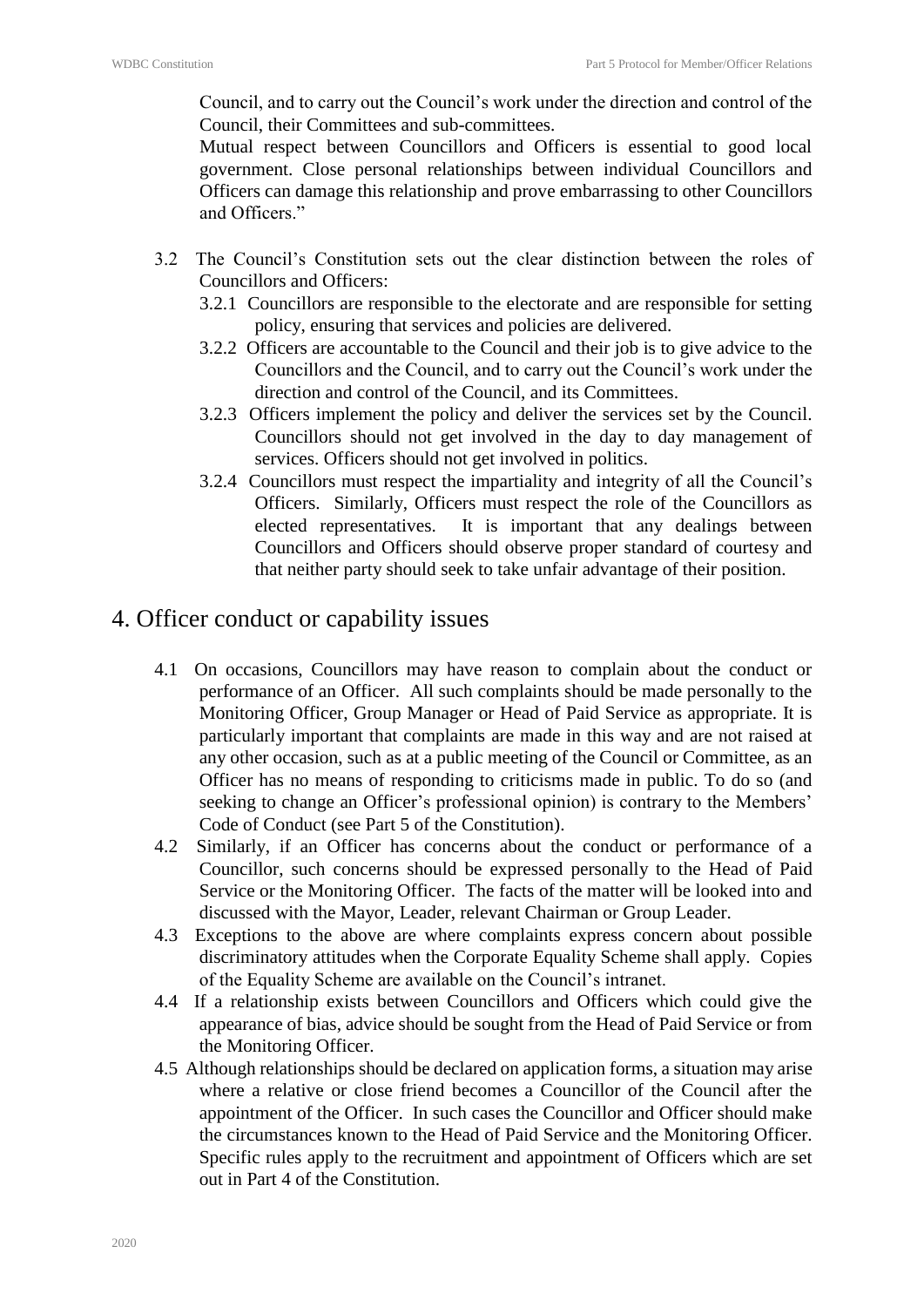### 5. Officer/Mayor/Leader/Chairmen Relationships

- 5.1 It is important that there should be close working relationship between Senior Officers and the Mayor/Deputy Mayor, Leader/Deputy Leader, Portfolio holders and Chairmen/Vice Chairmen (Leading Councillors). However, such relationships should never be allowed to become so close (or appear to be so close) as to bring into question the Officers ability to deal impartially with other Councillors.
- 5.2 Whilst Leading Councillors should be consulted as part of the process of drawing up the agenda for a forthcoming meeting, it must be recognised that in some situations a senior Officer will be under a duty to submit a report on a particular matter. Similarly, an Officer will always be fully responsible for the contents of any report submitted in his/her name. Any issues arising between a Leading Councillor and an Officer on such matters should be referred to the Head of Paid Service or the Monitoring Officer for resolution.
- 5.3 It is important to remember that individual Councillors cannot make decisions. Decisions must be made by the Council, Committees or Officers in accordance with the delegation scheme (part 3 of the Constitution). Officers may make decisions in consultation with the relevant Councillors but it must be the Officer who makes the decision.
- 5.4 In relation to action between meetings, it is also important to remember that the law allows decisions relating to the discharge of any of the Council's functions to be taken only by the Council, Committees, or an authorised Officer. The law does not allow for such decisions to be made by an individual Councillor. The Delegation Scheme (Part 3 of the Constitution) contains the procedure for the relevant Officer to make urgent decisions in consultation with the relevant Chairman and Vice Chairman or ward councillor (please check with the relevant Constitution or the Monitoring
	- Officer ).
- 5.5 The Council gives delegated powers to Senior Officers to act on the Council's behalf (see Part 3 of the Constitution). The terms of that authority may require Officers to consult certain Councillors (e.g. the Chairman of a Committee). In other cases, the Officer should decide whether to consult as a matter of courtesy. If a matter relates solely to a particular ward the appropriate Ward Member(s) will be consulted.
- 5.6 Officers are accountable to their Line Managers and whilst Officers should always try and assist a Councillor they must not go beyond the bounds of whatever authority they have been given by their Line Manager. In the case of uncertainty, the Officer should always check with his/her Line Manager.

#### 6. Political Groups and Officer advice

- 6.1 Councillors must at all times respect the political impartiality of Officers and not expect or encourage Officers to give a political view on any matter.
- 6.2 In discharging their duties, Officers serve the Council as a whole and not any particular political group or individual Councillors.
- 7. Use of Council resources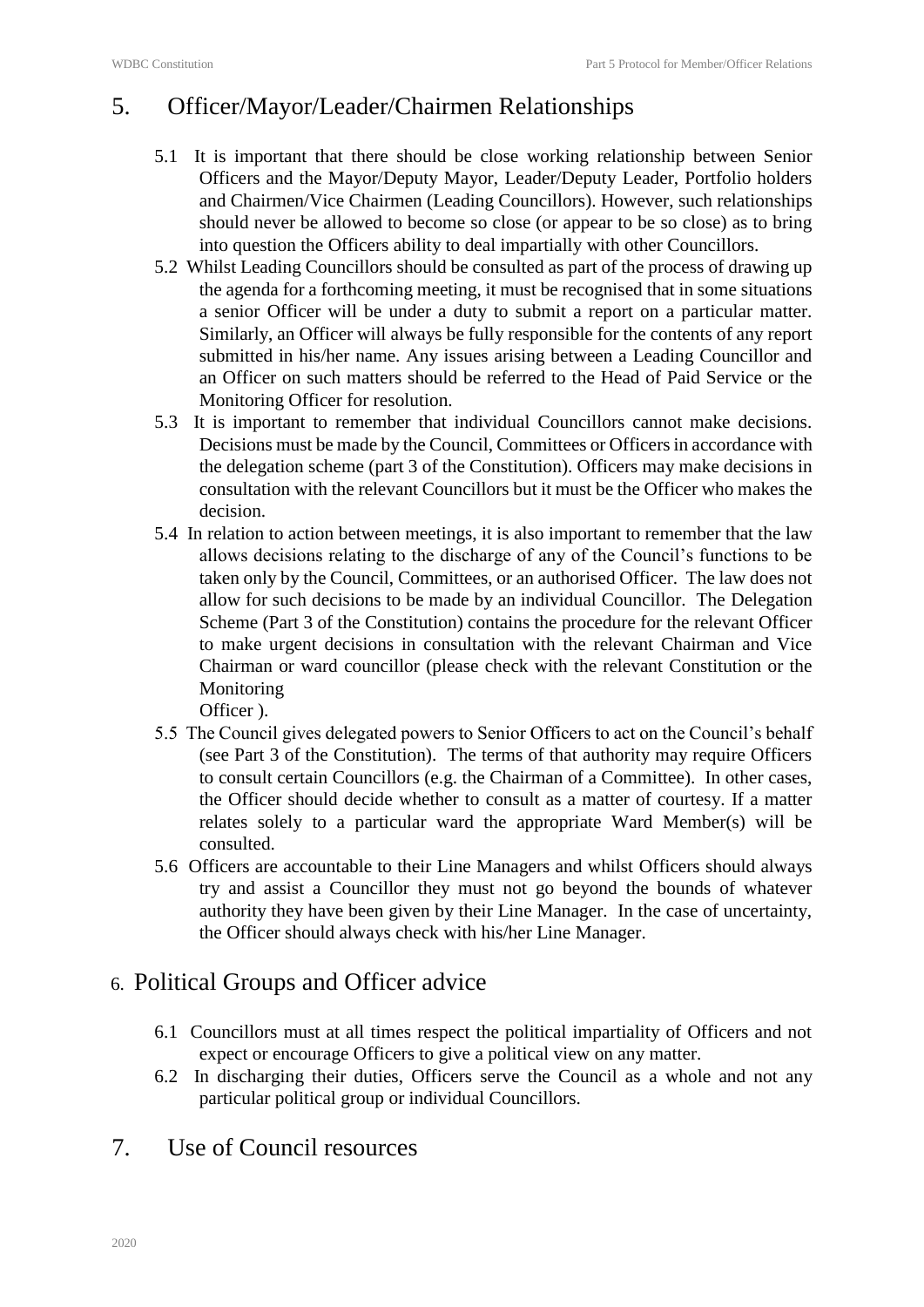- 7.1 The only basis upon which the Council can lawfully provide facilities and support services (e.g. computers stationery, typing, printing, photocopying, transport etc) to Councillors is to assist them in discharging their role as members of the Council. Such support services must, therefore, only be used on Council business. They should never be used in connection with party, political or campaigning activity or for private use.
- 7.2 Access to Information "need to know"
	- 7.2.1 The Council believes in open government and wishes to conduct its affairs as openly as possible and to give Councillors maximum access to information and documents to enable them to discharge their role as **Councillors**
	- 7.2.2 Councillors are free to approach any Council department for information, explanation, and advice as they may reasonably need in order to help them to discharge their role as Councillors. Requests may be for general information about some aspect of the Council's work, or specific requests for information on behalf of a member of the public. Such requests for information or advice should normally be made to the relevant Senior Officer or, if in relation to a planning matter, to the Case Officer.
- 7.3 Legal rights
	- 7.3.1 The legal rights of Councillors to inspect Council documents are partly set out in statute (the Local Government Acts, Data Protection Act, and Freedom of Information Act) and partly by common law.
	- 7.3.2 Councillors have a statutory right to inspect any Council document and have access to other Council information that contains material in relation to any business that is to be transacted at a Council, Committee or sub-committee meeting. This right applies irrespective of whether the Councillor is a member of the committee concerned and extends not only to reports which are to be submitted to the meeting but to all relevant background papers.
	- 7.3.3 This right does not, however, extend to documents relating to items that may appear in Part II (or the "exempt" part) of the Agenda for meetings. The items in question are those which contain "exempt information" as contained in Schedule 12A to the Local Government Act 1972 (see 'Access to Information' in Part 4(2) of the Constitution).
	- 7.3.4 Information considered to be exempt under these provisions may also be exempt from disclosure under the Freedom of Information Act.
- 7.4 Common Law
	- 7.4.1 The common law right of Councillors is much broader. It is based on the principle that any Councillor has a right to inspect Council documents so far as his/her access to the document/information is reasonably necessary to enable the Councillor to properly perform his/her duties as a member of the Council. This is commonly referred to as the "need to know" principle.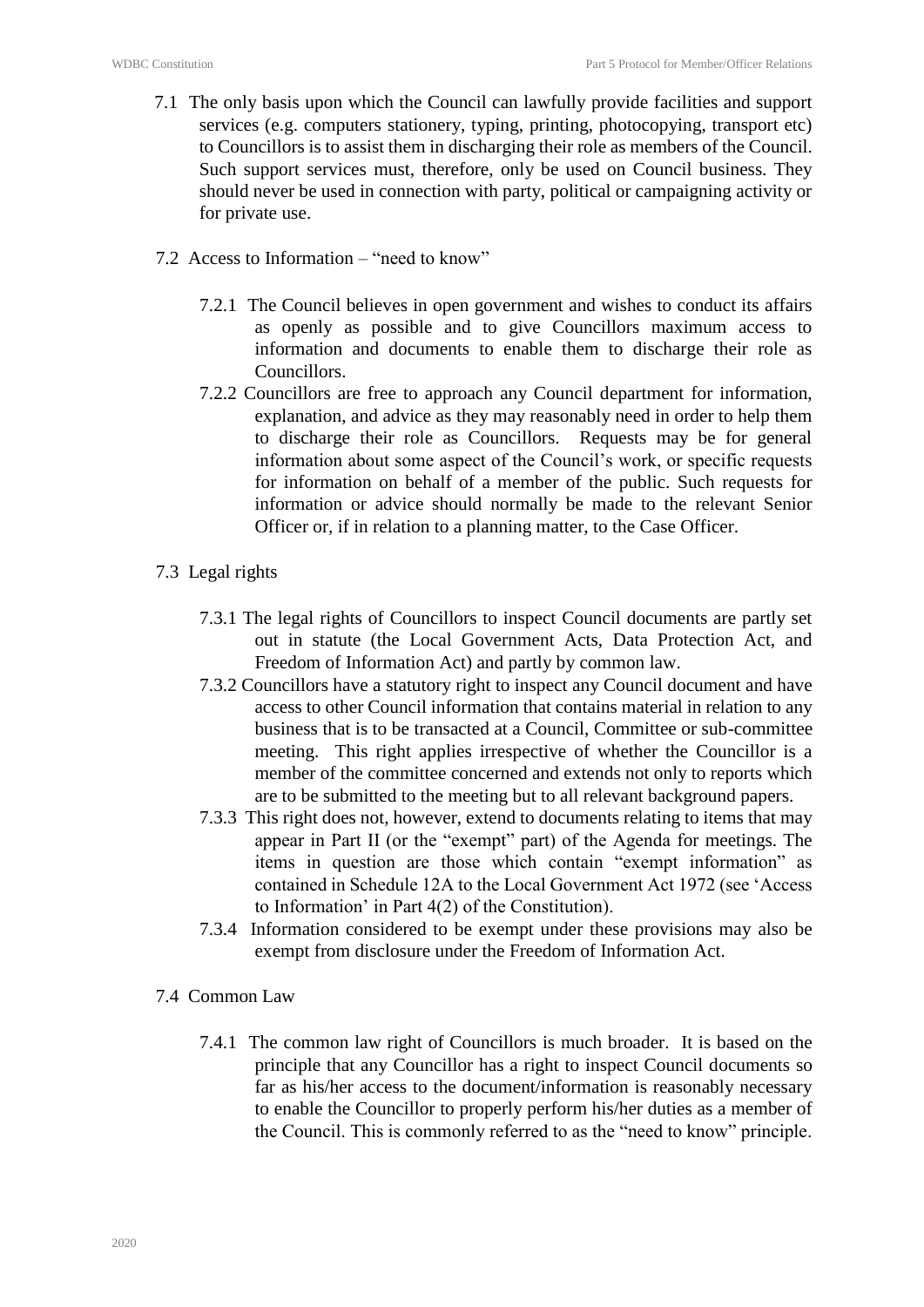7.4.2 The proper exercise of this common law right depends upon an individual Councillor being able to show that s/he has the necessary "need to know". The Courts have held that Councillors have no right

to a "roving commission" to go and examine documents. Mere curiosity is not sufficient. The crucial question is the determination of the "need to know". This right will be considered on a case by case basis and will not last indefinitely. Where a question on the "need to know" arises the following procedure will apply:

- 7.4.3 The question will be initially determined by the relevant Senior Officer (in consultation with the Monitoring Officer). A Councillor will normally be expected to give reasons for seeking the information;
- 7.4.4 If it is considered that the request is reasonably in furtherance of the Councillor's need to know, then the document/information will be produced for the Councillor's inspection. Where the documents contain personal information about third parties, the Councillor will be expected to justify the request in specific terms.
- 7.4.5 A Councillor may be refused the right to inspect a document or have access to other information if the Monitoring Officer believes that there is a good reason why inspection or access to the document/information should be refused. She may refuse if:
	- The cost of providing the access is unreasonably high; or
	- Giving access would unreasonably disrupt the work of the Council
- 7.4.6 In the event of a dispute, the matter will be determined by the Monitoring Officer.
- 7.4.7 Whilst the term 'Council document' is very broad, it is accepted by convention that a Councillor will not have a "need to know" (and therefore a right to inspect) the contents of a document which forms part of the internal workings of a political group of which s/he is not a member.

#### 8. Confidentiality

A Councillor must only use any Council information provided to him/her for the purposes for which it was provided i.e. in connection with the proper performance of the Councillor's duties as a Member of the Council. Care should be taken with an early draft Committee report/briefing paper as this will not normally be suitable for public disclosure and should not be used other than for the purpose for which it was supplied. A Councillor should never disclose or use confidential information for the personal advantage of himself/herself or of anyone known to him/her or to the disadvantage or discredit of the Council or anyone else.

## 9. Confidentiality of Reports

9.1 All Officers have a duty to satisfy themselves that Committee reports are only classified as "exempt information" when the statutory criteria for confidentiality are met, and when the consequences of publication justify taking advantage of the exemption (Please see "Access to Meetings in Part 4(2) of the Constitution) . The Head of Paid Service and the Monitoring Officer have overriding responsibility to determine this compliance.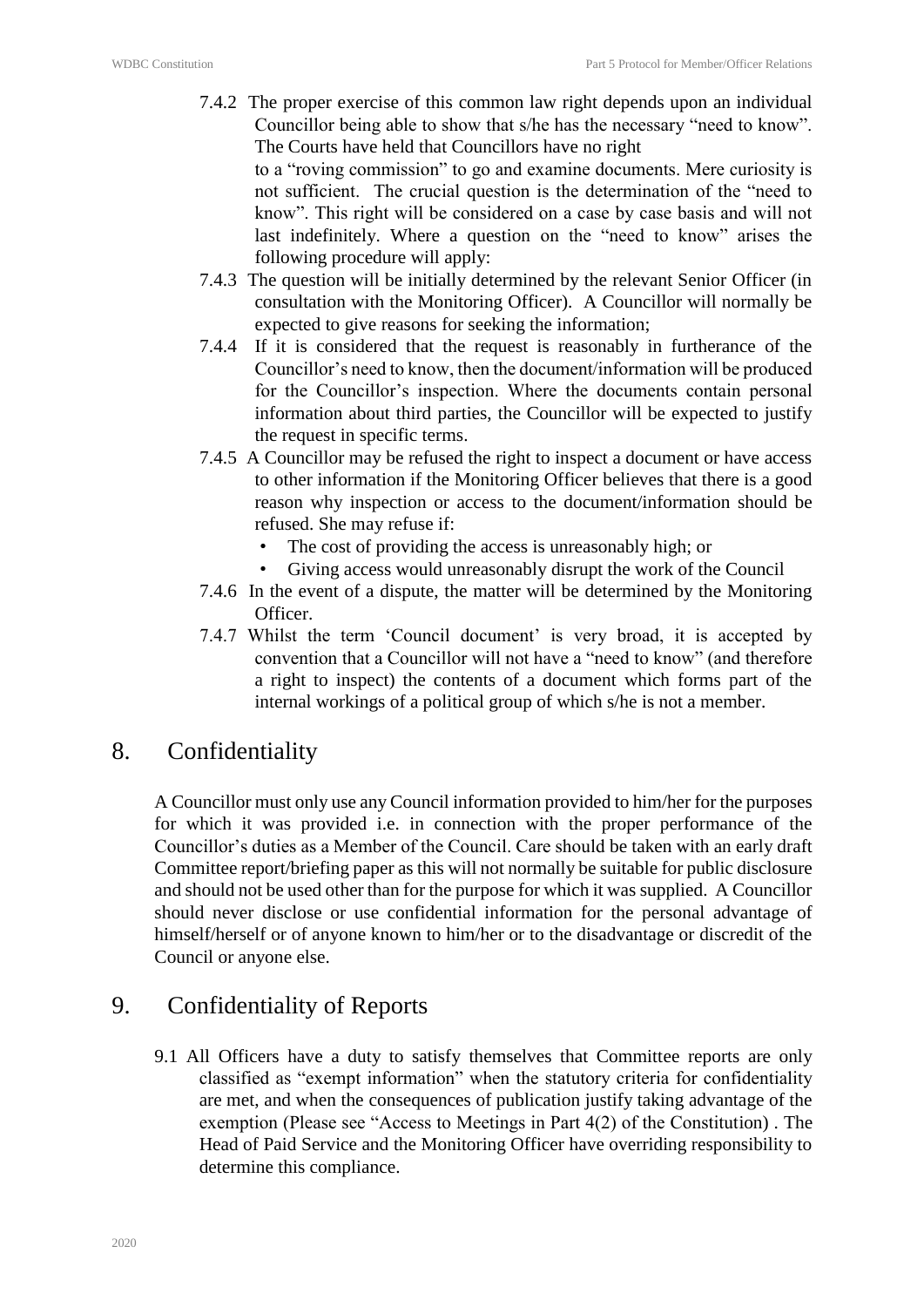- 9.2 Once a report has been issued within Part II of the Agenda for a meeting, especially once it has been resolved that it is exempt from public disclosure, Councillors and Officers must respect the confidentiality of the report and not disclose it to a third party.
- 9.3 It does not follow that all the contents of the report must be regarded as confidential. It may be only certain items of information or terms of negotiations which justify the inclusion of that report in Part II. Other aspects of the report may already be within the public domain or otherwise outside the definition of "exempt". A Councillor may accordingly refer to these aspects in discussion with third parties but must exercise proper care and judgement not to reveal those elements of the document which are protected, and it will always be prudent to consult the Monitoring Officer before doing so.
- 9.4 Any unauthorised disclosure of confidential information by Councillors may constitute a breach of the Members' Code of Conduct (See Part 5(a) of the Constitution).

#### 10. Correspondence

- 10.1 Correspondence between an individual Councillor and an Officer should not normally be copied by the Officer to another Councillor unless there is a 'need to know'.
- 10.2 Where correspondence is justifiably copied to another Councillor or Officer, this should be made clear to the original Councillor/Officer. 'Silent' or 'blind' copies should not normally be used.
- 10.3 Where an e-mail is initially sent to a large group of people outside the Council, blind copies should be used to avoid publishing e-mail addresses. (Please also see the Council's E-mail Policy which is available on the Intranet).
- 10.4 Official letters on behalf of the Council should normally be sent out in the name of the appropriate Officer rather than in the name of a Councillor. It may be appropriate in certain limited circumstances (e.g. representations to a Government Minister) for a letter to be sent out in the name of a Councillor, but this should be the exception rather than the rule. Letters that, for example, create obligations or give instructions on behalf of the Council should never be sent in the name of a Councillor, because an executive act cannot be delegated to an individual Councillor.

## 11. Involvement of Ward Councillors

- 11.1 Public meetings
	- 11.1.1 Wherever a public meeting is organised by the Council to consider a local issue, all relevant Ward Councillors should be invited to attend the meeting as a matter of course. Where a Councillor arranges a public meeting s/he shall advise the responsible Officer who should and invite him/her to attend.
- 11.2 Consultation on Local Issues
	- 11.2.1 Whenever the Council undertakes any form of consultation exercise on a local issue, the Ward Councillor(s) should be notified at the outset of the exercise. Where such consultation exercise encompasses the whole Borough or District, all Councillors will be advised.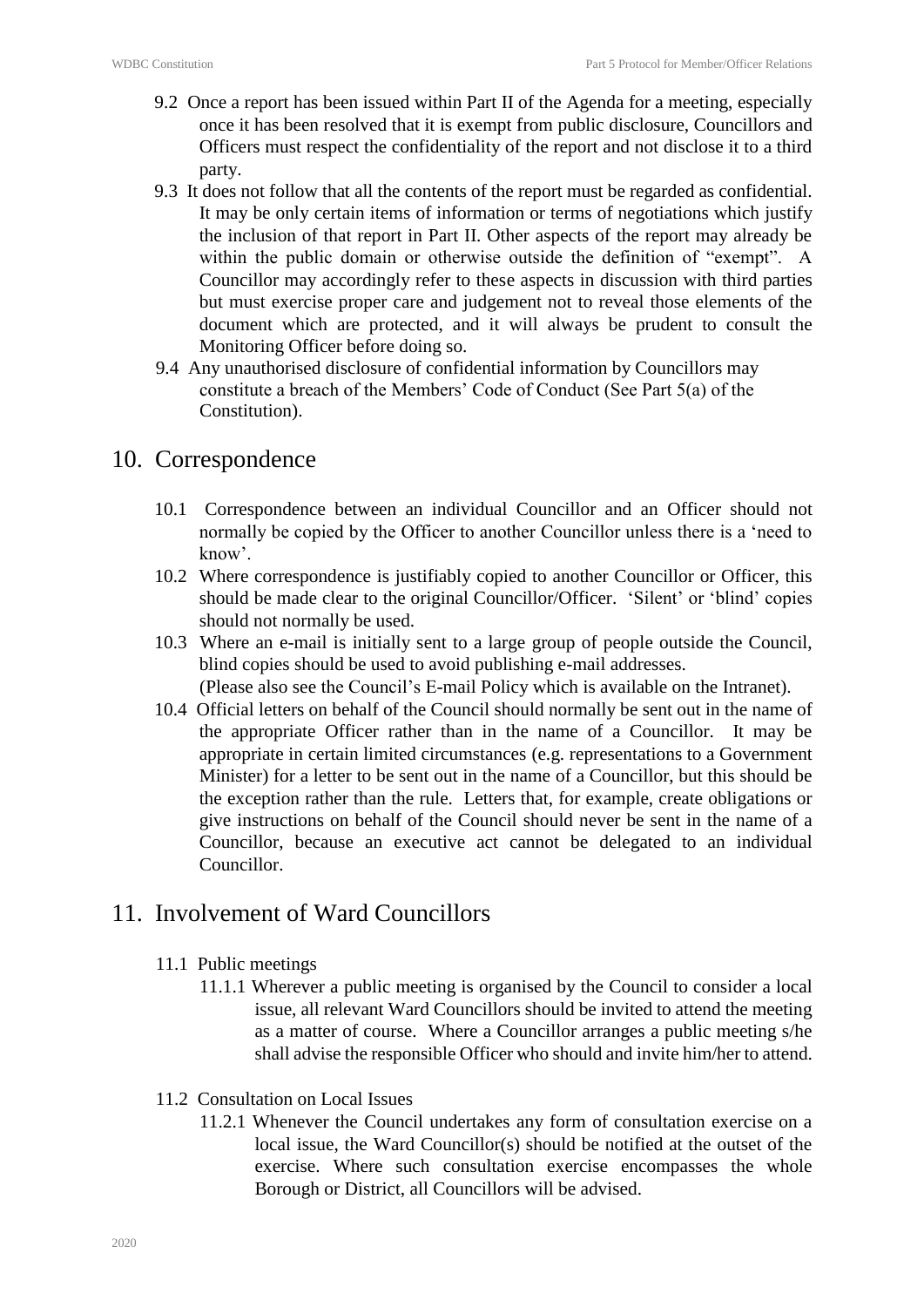- 11.2.2 Where a member of the Executive is considering something in another member's ward, s/he should liaise with the local Ward Member(s)
- 11.3 Attendance at meetings arranged by Officers
	- 11.3.1 Within the Council, Councillors are free at any time to meet Officers to discuss aspects of the Council's business and to ask Officers to set up local meetings to resolve specific issues.
	- 11.3.2 Officers will arrange many meetings with colleagues or third parties to discharge the routine business of the Council or to action its decisions. Councillors will not be present at these meetings but will be advised either informally or through reports to Committees of any relevant discussions and/or outcomes.
	- 11.3.3 Officers have a duty to keep Councillors informed about issues which may be of particular interest to their ward. It is important to ensure that ward Councillors, chairmen and vice-chairmen are given early notice of something which is likely to be reported in the media and in which they will probably have an interest.

#### 12. Public Relations issues

- 12.1 The Council's Communications and Media Officer is responsible for dealing with press and other media organisations on behalf of the Council. It is important therefore that all official communications relating to the Council (but not party political or private matters) are dealt with via the Communications and Media Officer so as to ensure proactive and effective management of the Council's public relations.
- 12.2 Further guidance (which takes into account the Government's Code of Recommended Practice on Local Authority Publicity) is set out in the Council's Media and Communications Protocol which is available on the Council's Intranet.

## 13. Publicity During Elections

13.1 During elections, special rules apply with regard to local authority publicity. These rules are set out in the Government's "Code of Recommended Practice on Local Authority Publicity" which is available from the Council's Communications and Media Officer.

#### 14. Breaches of the Code of Conduct and this Protocol

#### 14.1 Code

14.1.1.Many of the points covered in this Protocol are dealt with under the Members' Code of Conduct. Any member of the public (including Officers and Councillors) can complain to the Council's Monitoring Officer that a Councillor has broken the Code of Conduct. This could lead to an investigation and ultimately sanctions being made against the Councillor.

#### 14.2 Protocol